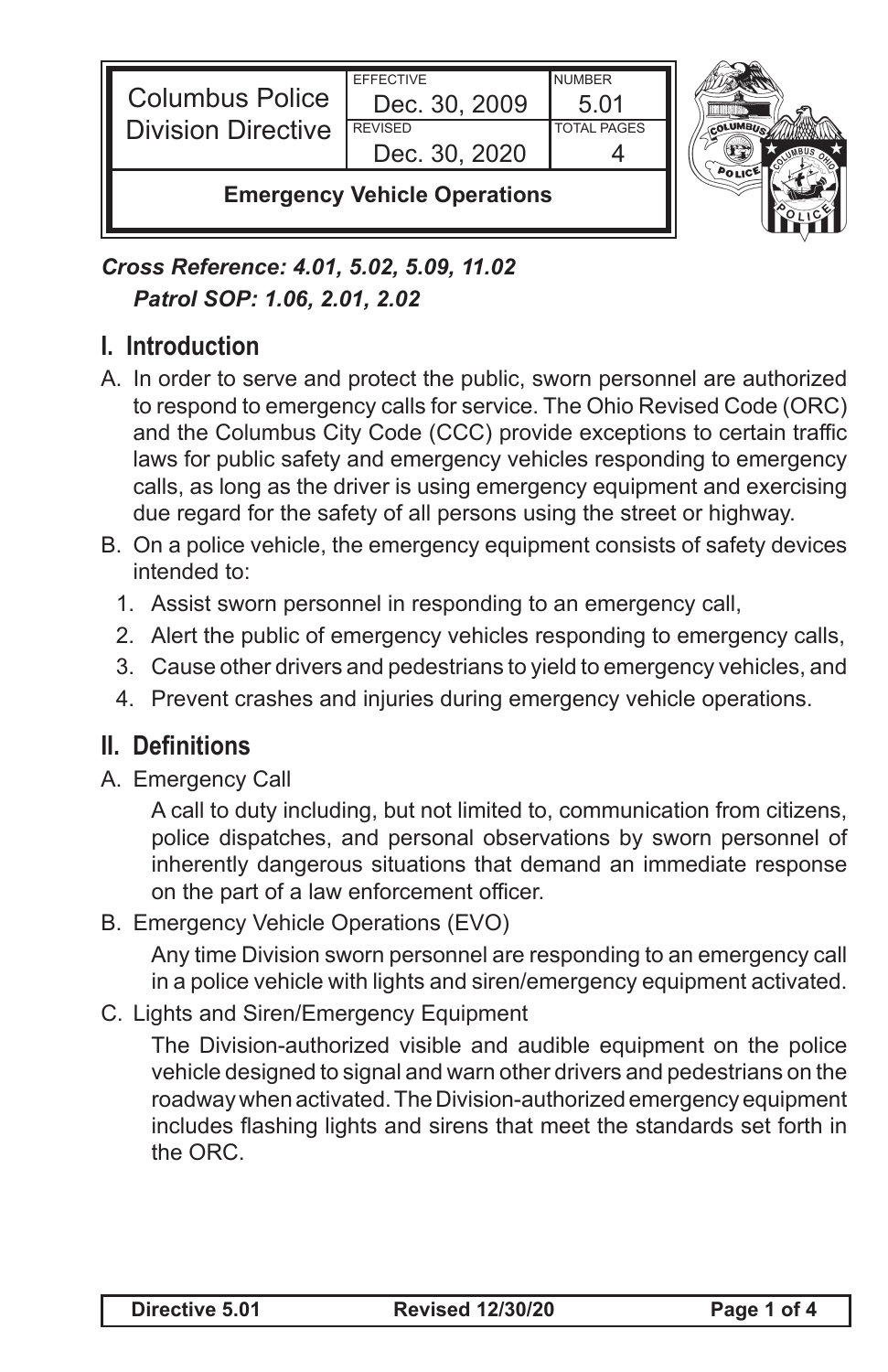# **III. Policy Statements**

- A. Division personnel shall always operate vehicles with due regard for their safety and the safety of other drivers, passengers, and pedestrians.
- B. Division personnel operating a vehicle shall drive at a speed and in a manner that is reasonable considering the following factors:
	- 1. Traffic conditions
	- 2. Weather and/or roadway conditions
	- 3. Type of vehicle
	- 4. Any other factor that may affect driving
	- 5. The seriousness of the call for service
- C. Sworn personnel should normally limit using high speed to situations involving a life-threatening condition or a risk of serious physical harm. The dangers of using high speed should not outweigh the dangers presented by the situation creating the need for an emergency response; thus, high speed may require justification.
- D. When it is reasonable, sworn personnel assigned to a call for service have the authorization to respond using EVO when dispatched or responding to any of the following ten codes:

10-3, 10-5, 10-5A, 10-7A, 10-8, *10-8A, 10-8B, 10-9, 10-10,* 10-10A, 10-14, 10-17, 10-20, 10-23B, 10-25, *10-26, 10-30, 10-31,* 10-33, 10-33A, *10-34,*  10-34A, *10-34B, 10-34O, 10-35, 10-38,* 10-39, 10-41, 10-42, 10-42A, *10- 42E,* 10-43, 10-43A, *10-43S,* 10-44, 10-47A, 10-57

#### *Note: The use of EVO in the above situations does not necessarily require or warrant high speed.*

- E. Sworn personnel assigned to a call for service should, regardless of the ten codes, respond using EVO if there is a reasonable belief that any of the following criteria are present:
	- 1. The situation is likely to result in serious physical harm to a person
	- 2. There is an immediate need to apprehend a suspect due to the serious nature of the crime committed
	- 3. There is an immediate need to secure a crime scene or witness(es)
	- 4. There is an immediate need for traffic or crowd control
	- 5. There is an immediate need for officer assistance or back-up
	- 6. At the direction of a sworn Division supervisor
- F. Sworn personnel shall consider the following factors when determining whether to respond using EVO and/or while responding using EVO:
	- 1. Adverse traffic, weather, and/or roadway conditions
	- 2. Proximity to and/or the proximity of other sworn personnel to the emergency call
	- 3. Notified and/or ordered to cancel EVO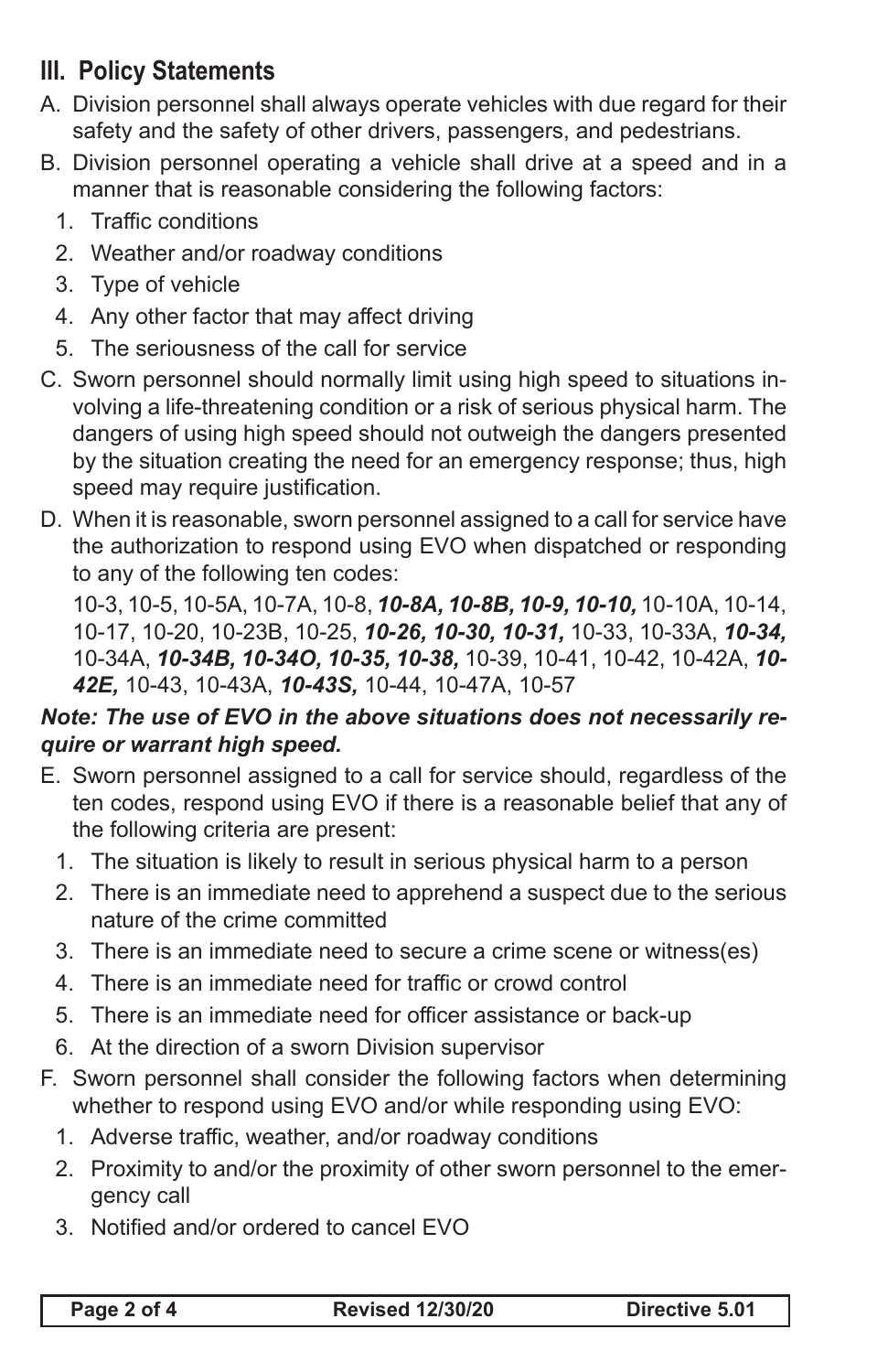- 4. Notified the situation is under control or there is no longer a need to respond
- 5. The required visible and/or audible emergency equipment is inoperable
- 6. Any other information known to responding personnel that would indicate using EVO is too dangerous or inappropriate at that time, such as possibly alerting a suspect of the arrival of sworn personnel
- G. If a passenger is onboard a police vehicle, and unless exigent circumstances dictate, EVO is not authorized except when the passenger is a(n):
	- 1. Sworn law enforcement officer,
	- 2. City of Columbus official or employee riding in an official capacity,
	- 3. Columbus Division of Police *Cadet or Public Safety Corps Member*, or
	- 4. Adult civilian who has signed a Citizen Ride Along Request/Release form, U-10.119.
- H. Entering intersections against a stop sign or signal while using EVO poses a heightened level of risk to sworn personnel and the public and thus requires an increased level of caution to meet the due regard standard. In order to show due regard when approaching intersections against a stop sign or red traffic signal, sworn personnel shall slow down as necessary for the safety of traffic and shall proceed into these intersections at a speed which would allow sworn personnel and/or other drivers and pedestrians a reasonable opportunity to avoid a traffic crash.
- I. Sworn personnel should use EVO when violating traffic laws. However, the Division recognizes that in limited exceptional circumstances sworn personnel may have to violate minor traffic laws for short distances and short periods of time, without using lights and siren/emergency equipment, in order to effectively address suspected criminal activity or traffic violations in progress. Sworn personnel shall use due regard when committing minor violations in these exceptional circumstances.
- J. Sworn personnel shall not violate any of the following traffic laws from the CCC, even while responding using EVO:
	- 1. 2131.28, Driving over a fire hose
	- 2. 2131.36, Stopping for school bus, signals on bus
	- 3. 2133.02, Reckless operation on streets, public*,* or private property
- K. Sworn personnel shall follow the "Vehicular Pursuits" directive if a driver attempts to flee for any reason.
- L. Sworn personnel at the scene of an emergency call for service shall advise the dispatcher when EVO is no longer needed.